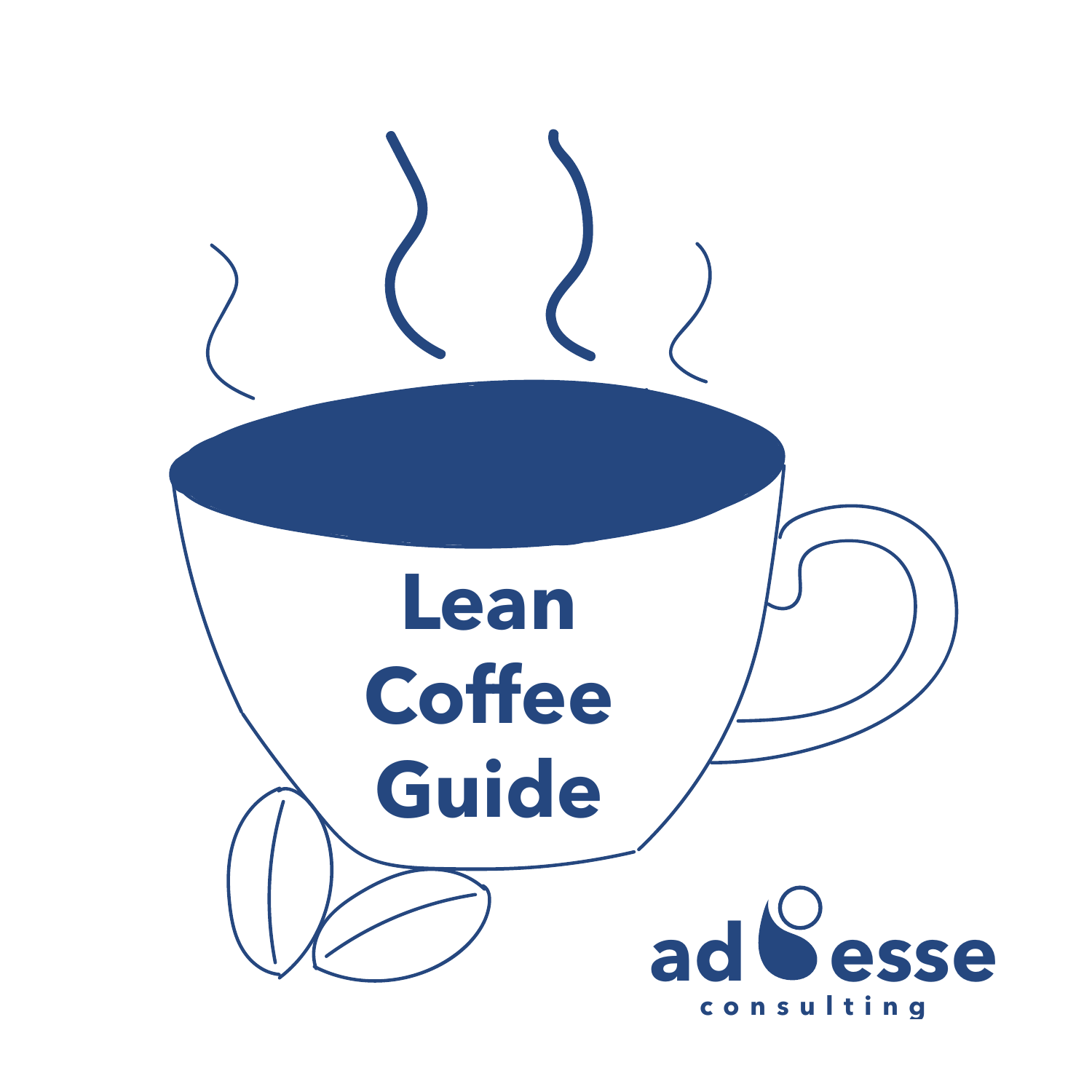Discuss topics that interest you in a **short**, yet **productive** meeting. Our simple 7-step guide enables participants to gather, build an agenda and begin discussing.

Energise your day with lean coffee.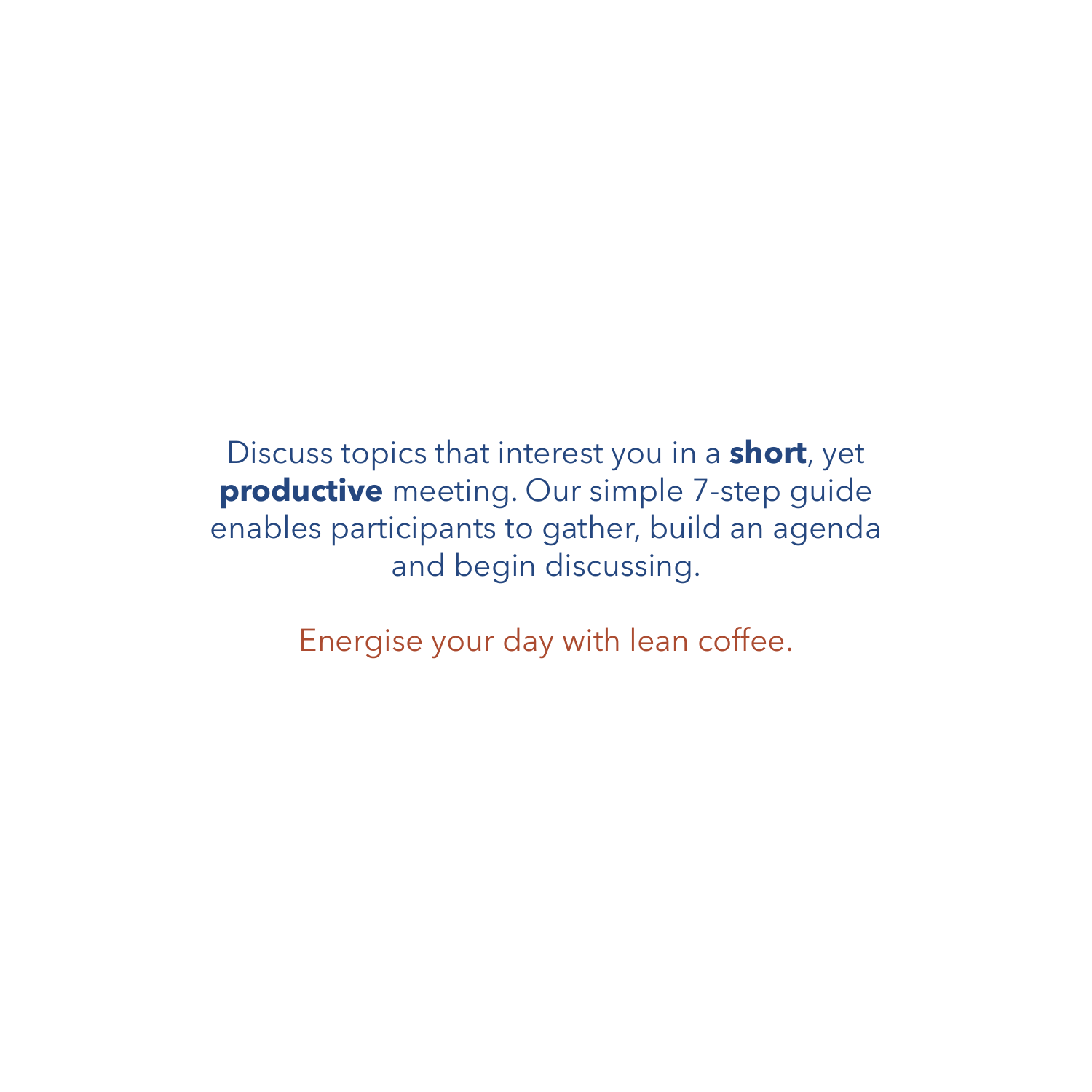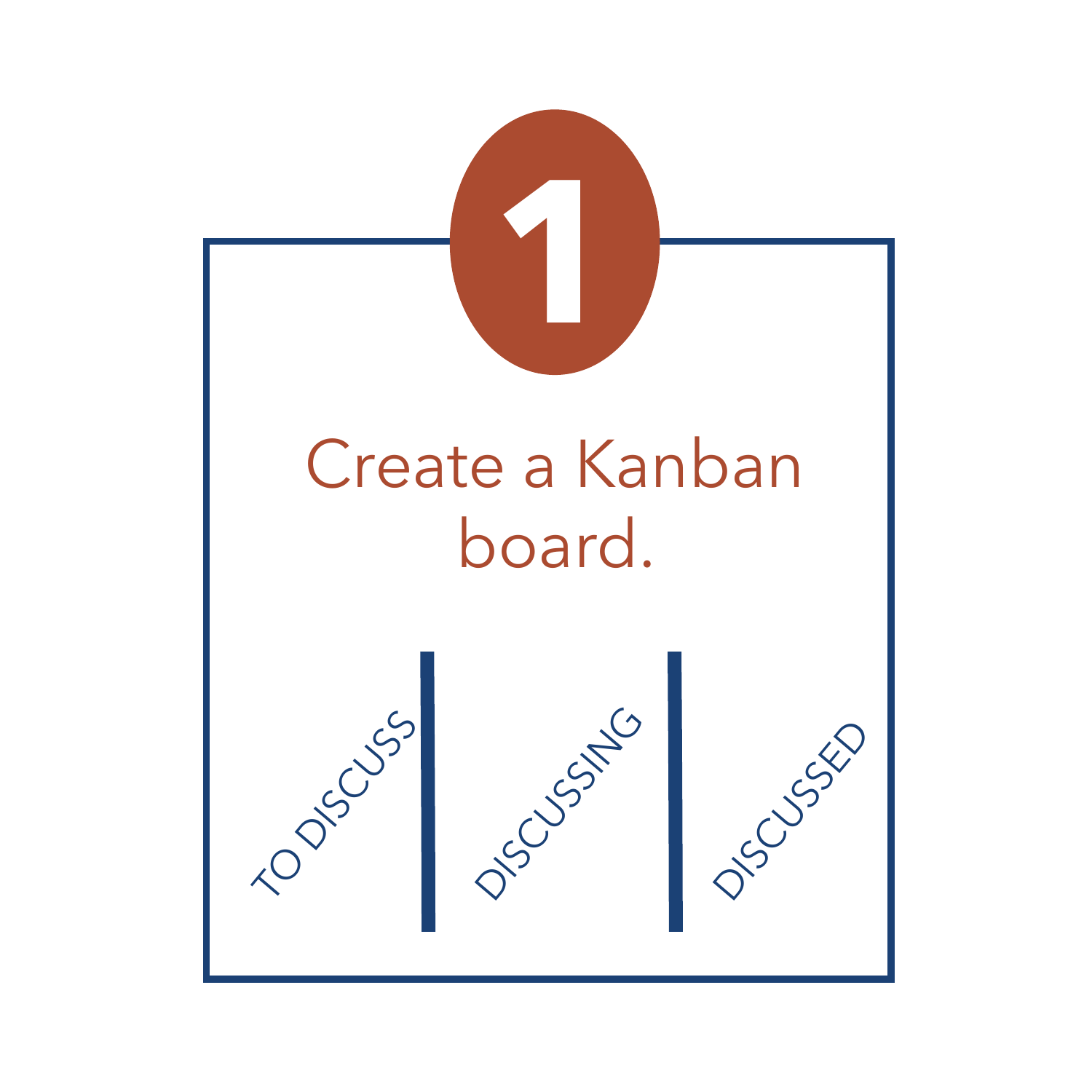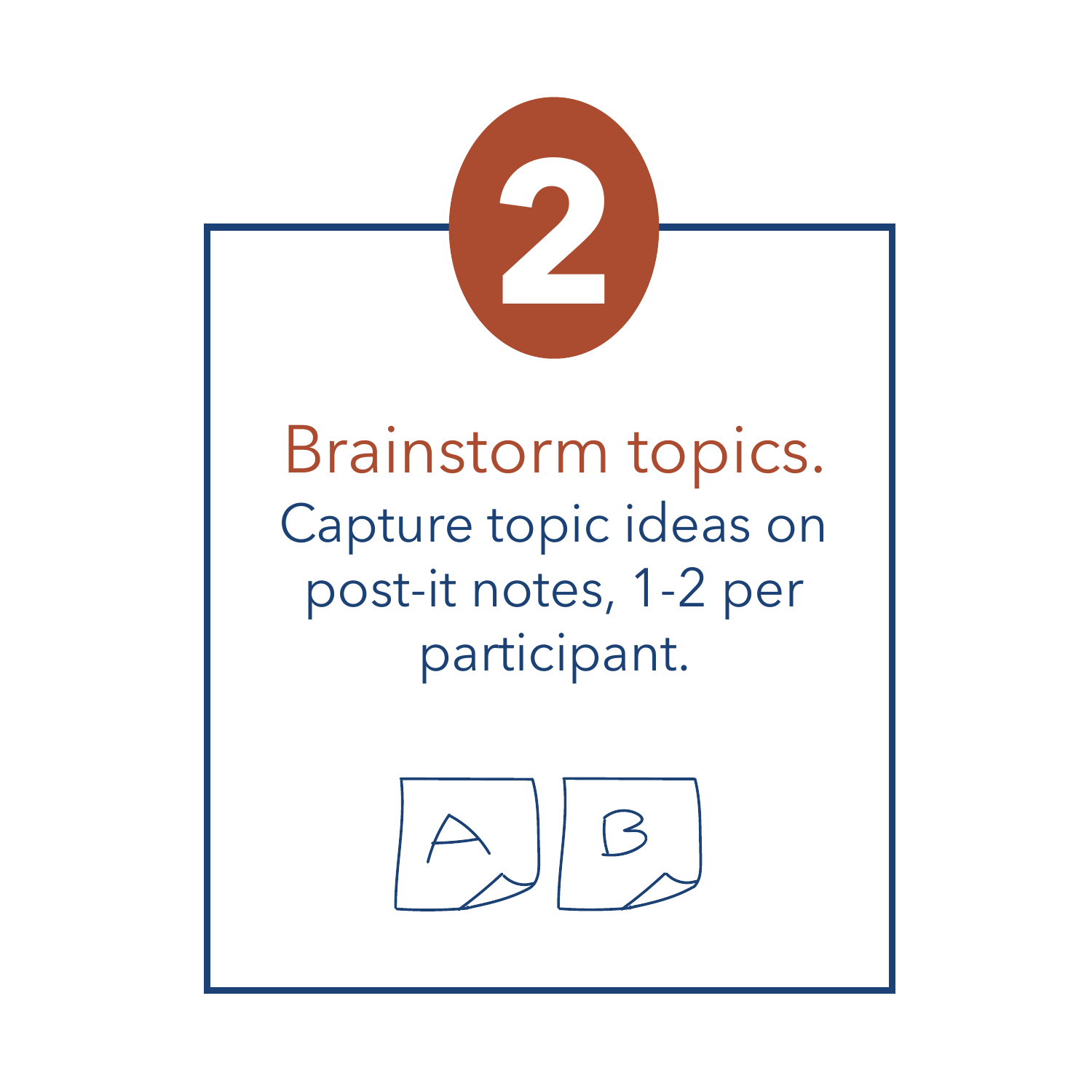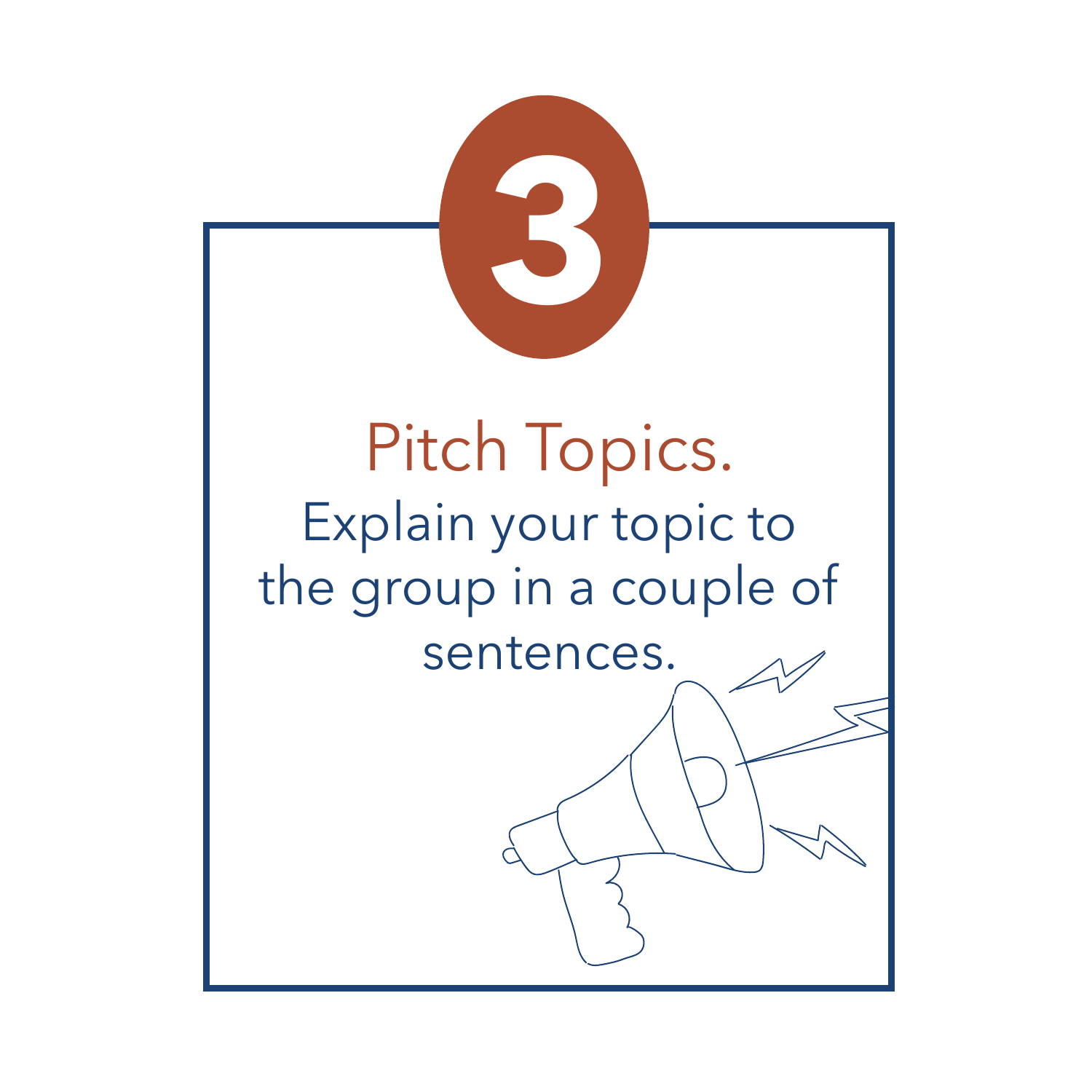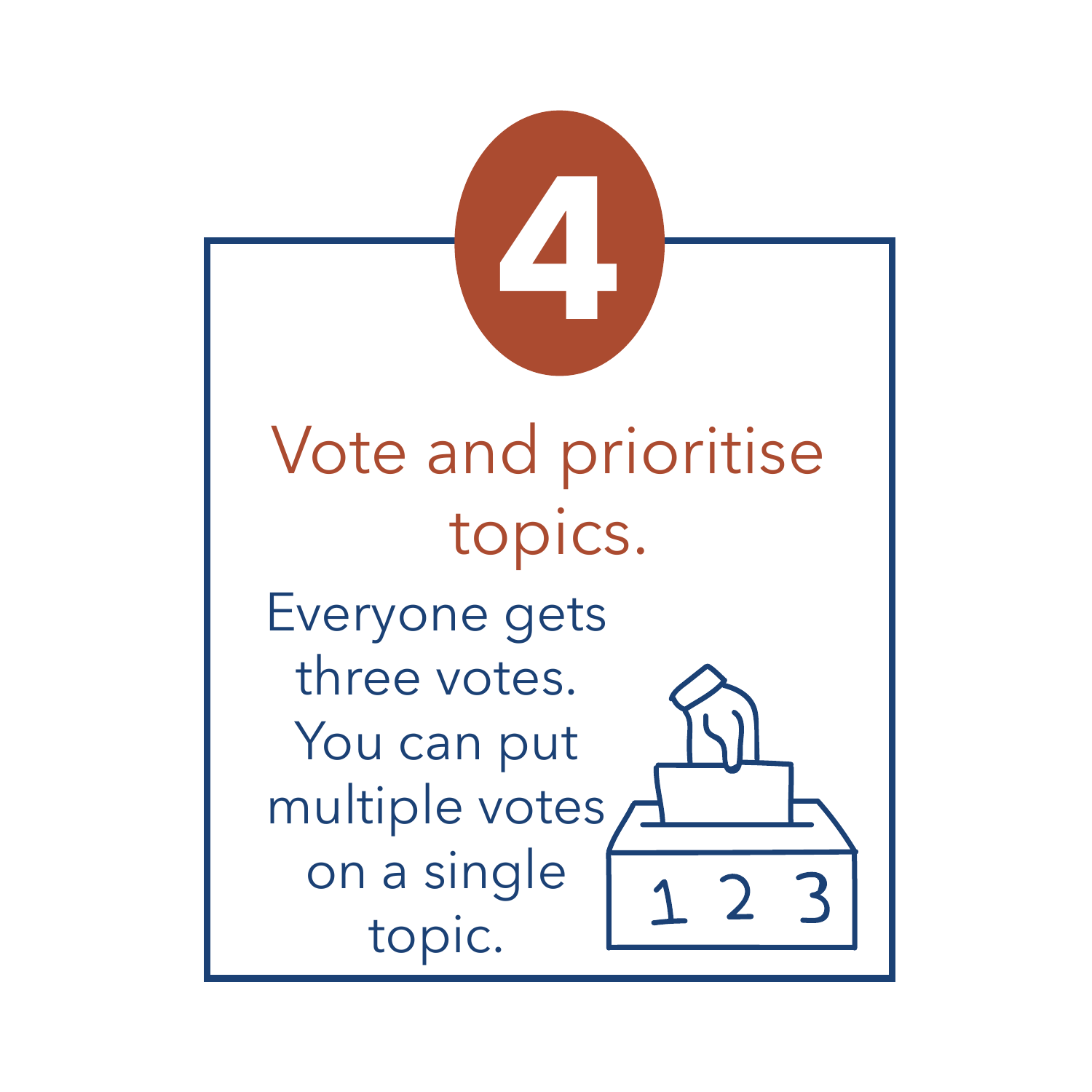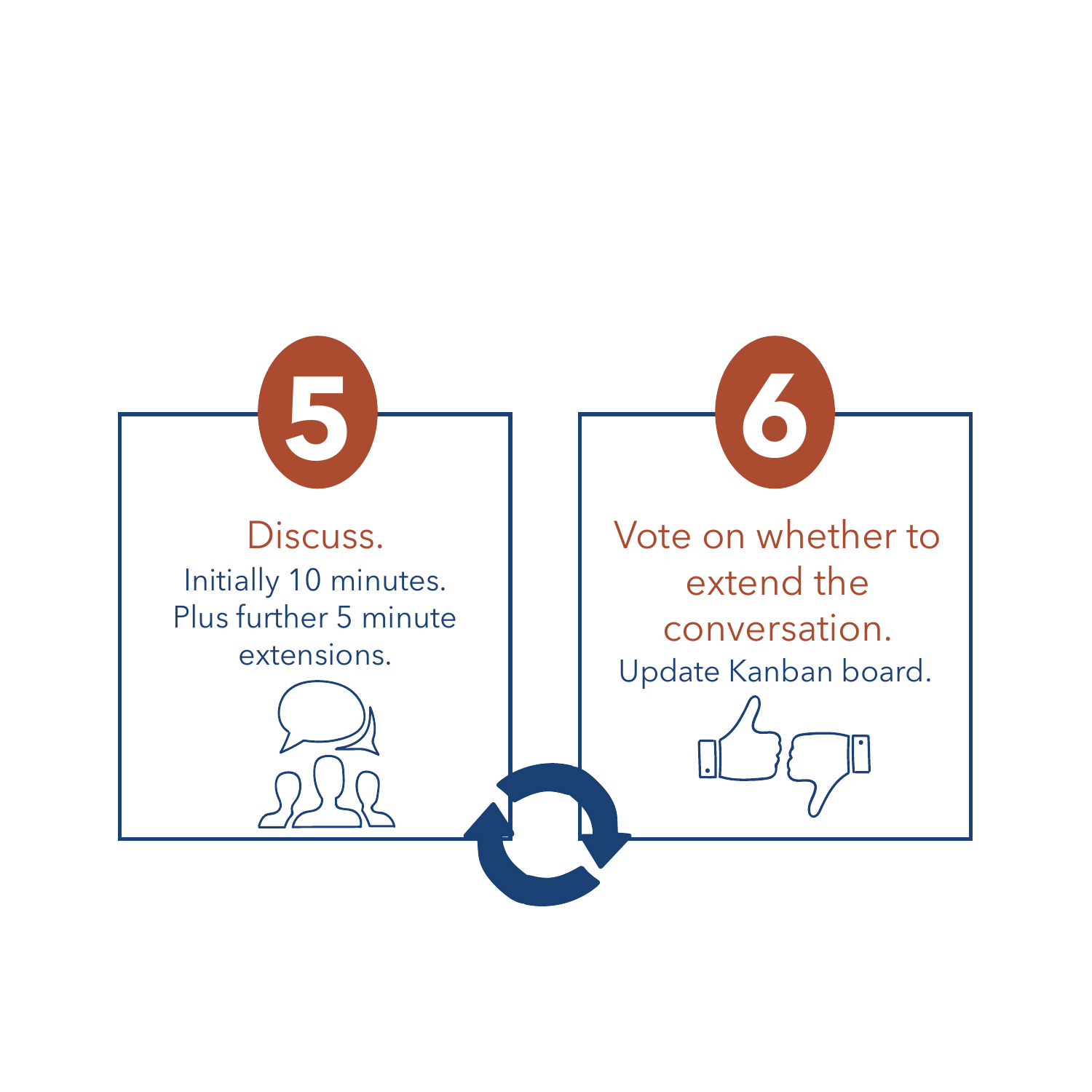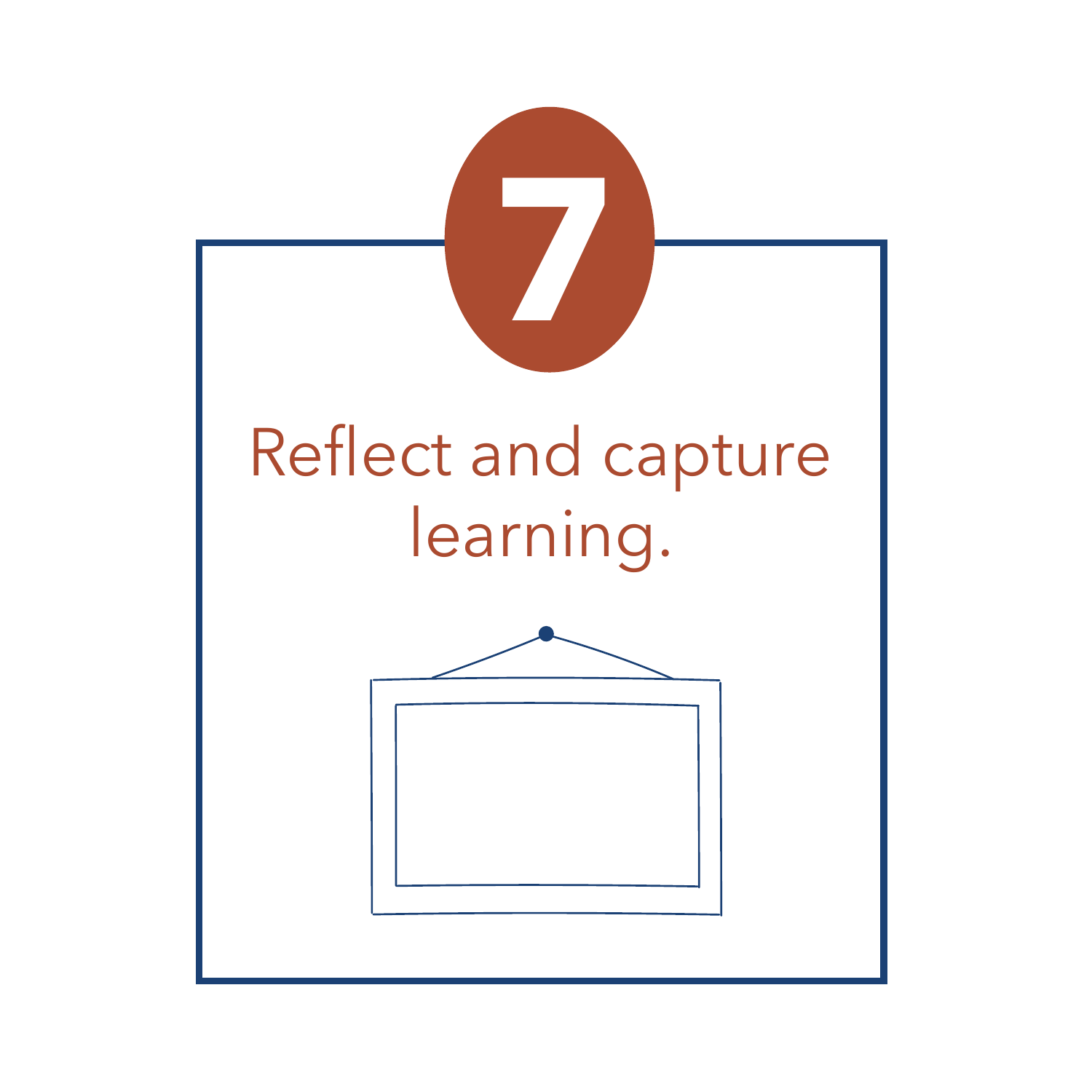## **Seriously Social.**





01164 788 258



hello@ad-esse.com



www.ad-esse.com

Registered address: 76 New Cavendish Street | London | W1G 9TB Ad Esse Consulting Ltd | Registered in England | Company No. 5245381